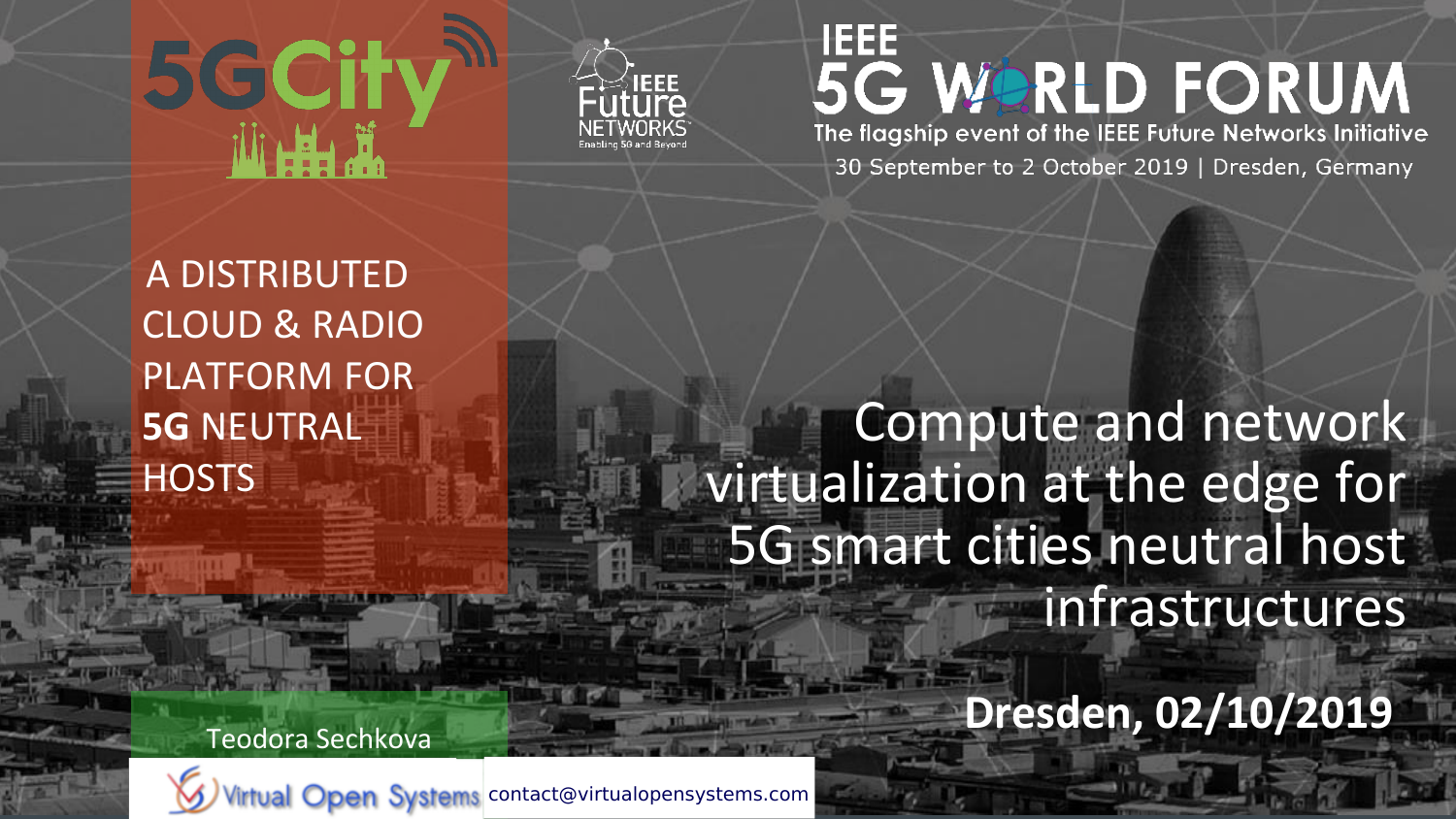## Authorship and sponsorship



- ⮚ **Teodora Sechkova**, Software Engineer at Virtual Open Systems.
- ⮚ **Virtual Open Systems** is a high-tech software company active in open source virtualization solutions and custom services for complex mixed-criticality automotive systems, NFV infrastructures and consumer electronics.

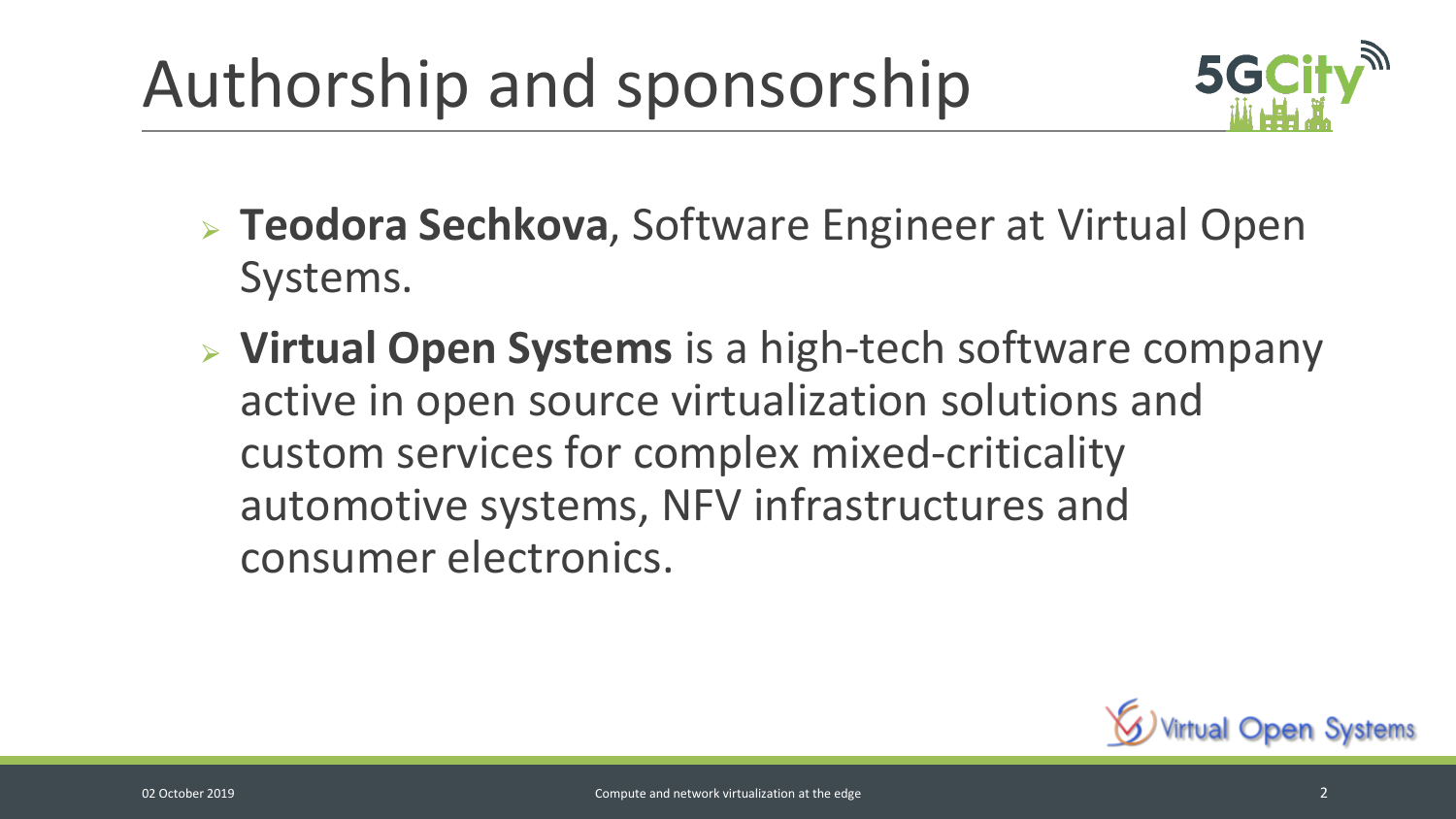

- ⮚ **5GCity: Distributed Cloud & Radio Platform for 5G Neural Hosts**, funded by European Union's Horizon 2020 research and innovation programme
- ⮚ **Vision:** design, develop, deploy and demonstrate, in operational conditions, a distributed cloud and radio platform for municipalities and infrastructure owners acting as 5G neutral hosts

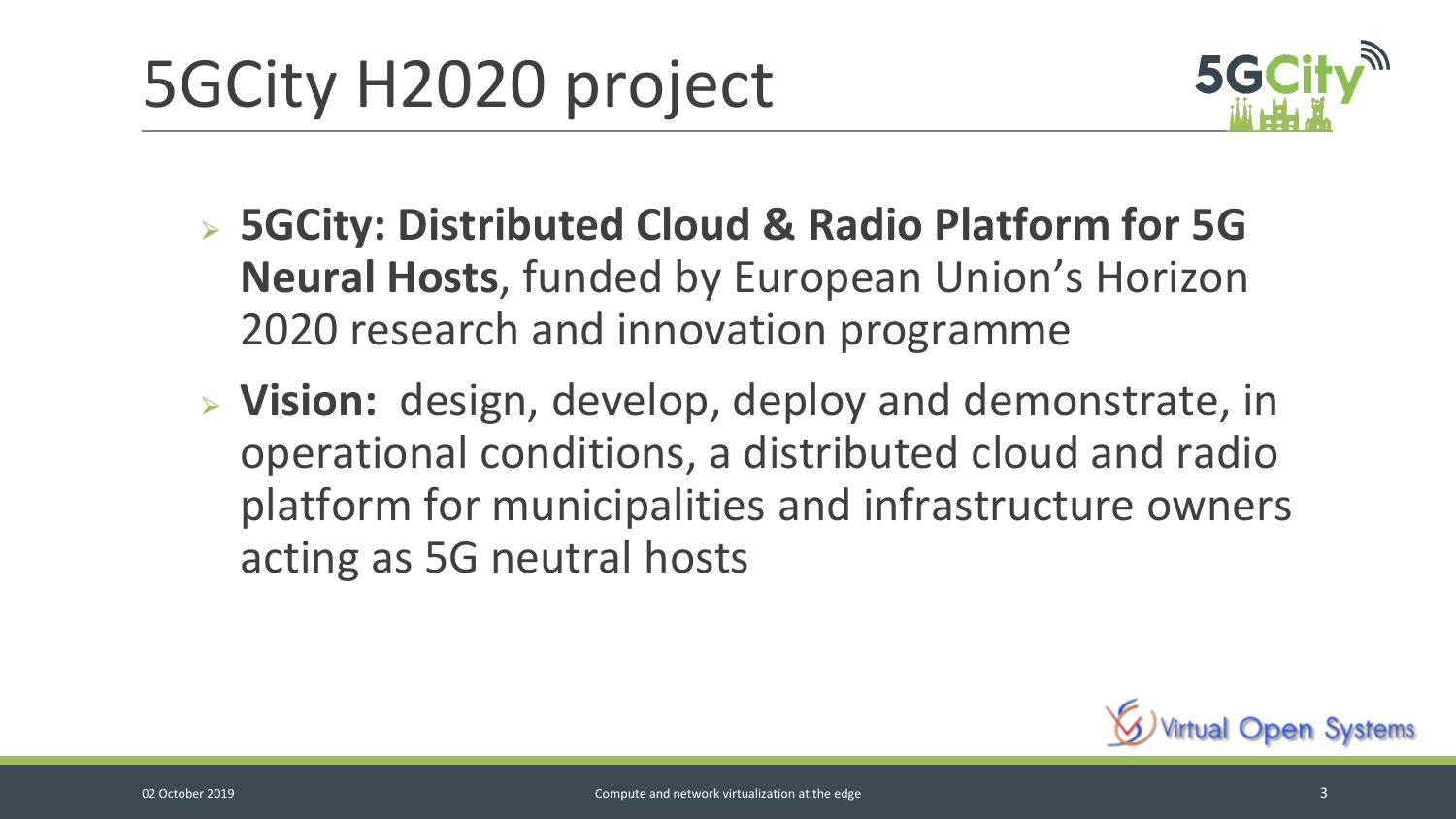

- ⮚ We introduce the **security and virtualization enhancements developed by 5GCity project** for edge/far-edge, wireless, and multiples PoPs.
- ⮚ Address the challenges of the **heterogeneity** of wireless, hardware, and software deployments, as well as the **security threats** inherited by the neutrality of city infrastructure.

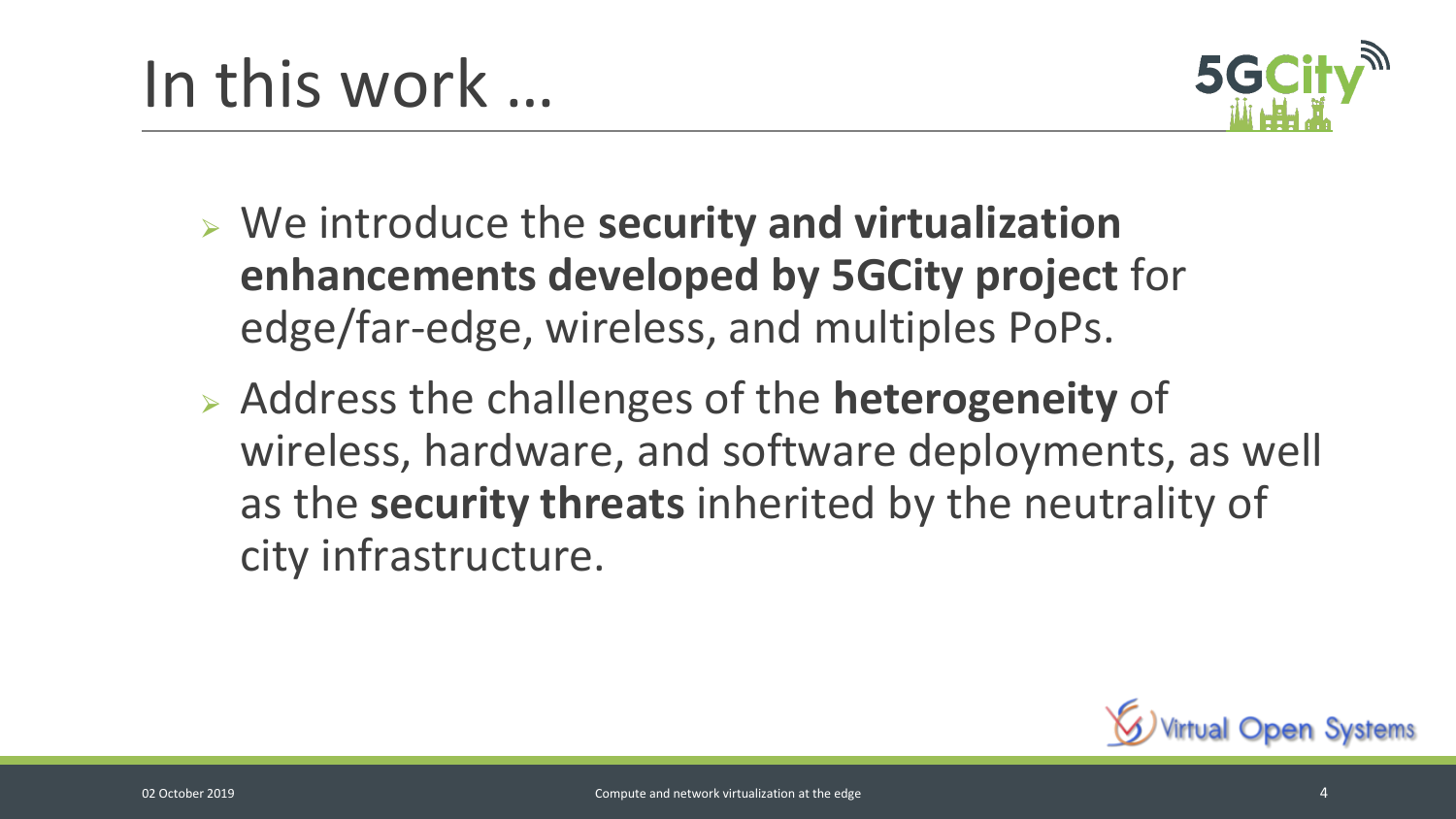# 5GCity overview



- ⮚ Overall Architecture
- ⮚ Main concepts
	- ⮚ Neutral Host
	- $>$  MEC
	- ➢ vRAN



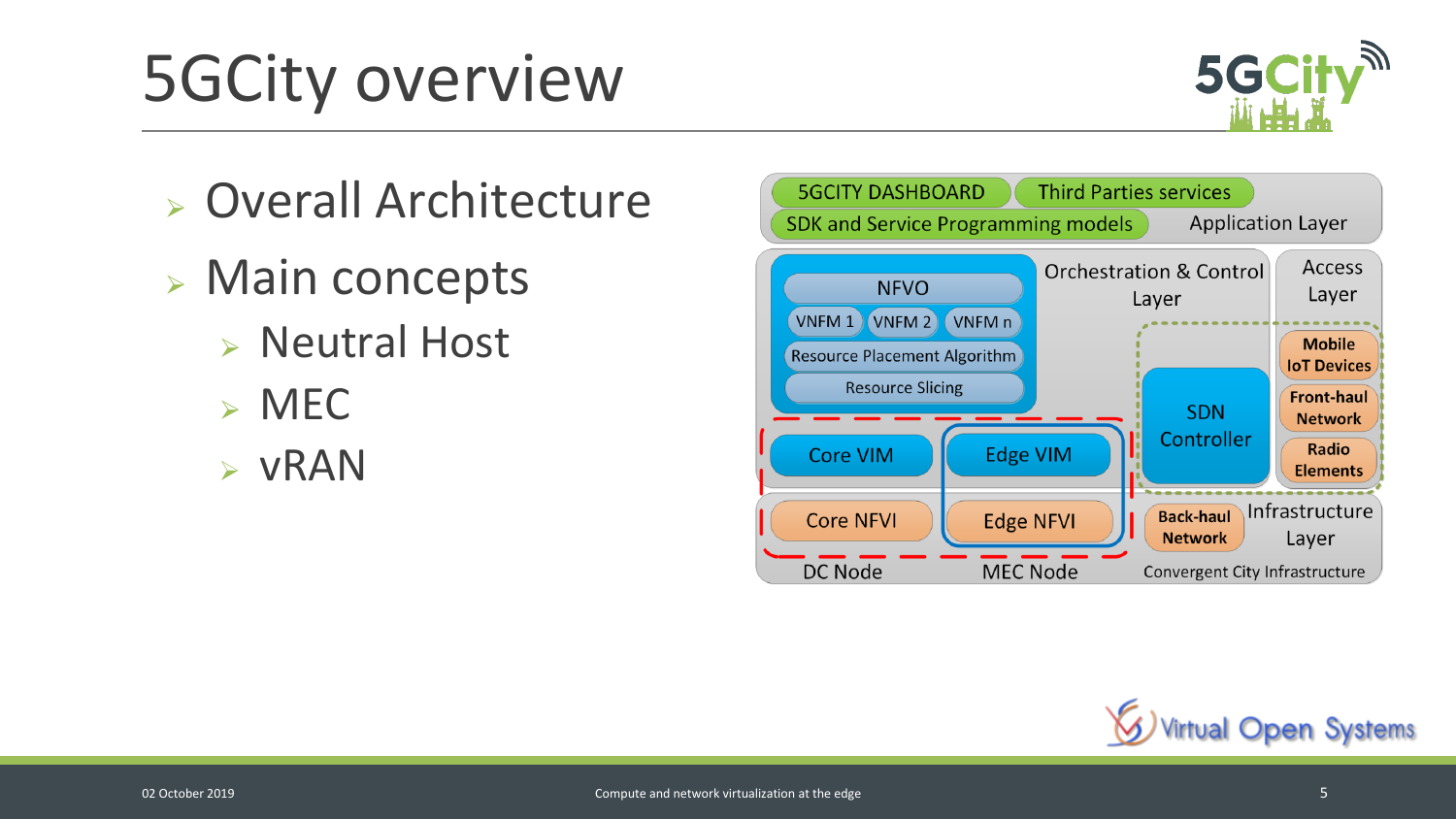## 5Gcity virtualization components



The high number of heterogeneous solutions interconnected to build the city infrastructure represents a challenge for the **virtualization layer components***:*

- ⮚ Multi-Points of Presence virtualization
- ⮚ EdgeVIM and EdgeNFVI
- $\triangleright$  RAN Virtualization

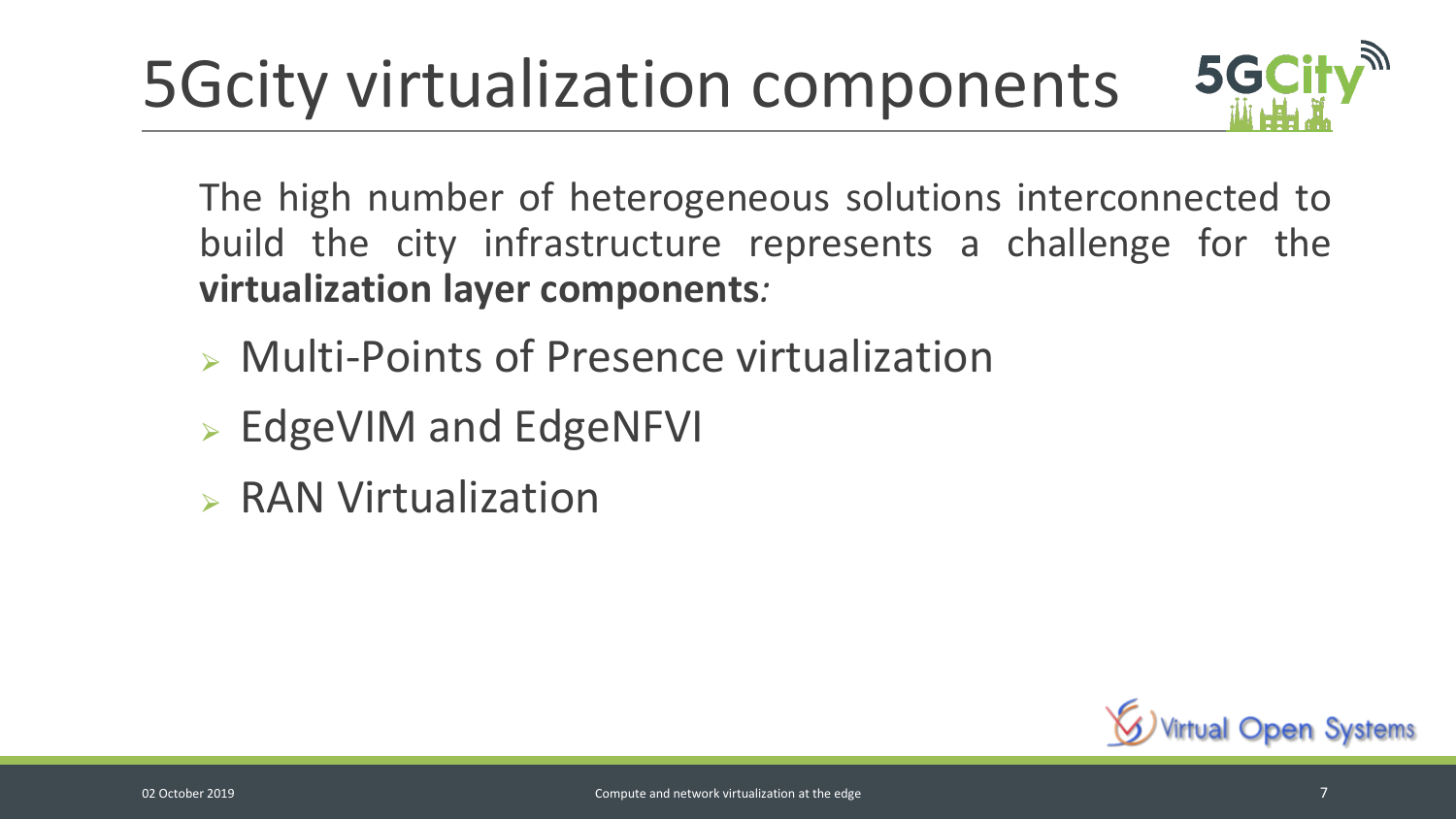## Multi-PoP virtualization (1)



Different scenarios of deployment created by the Infrastructure heterogeneity, geographical constraints, traffic requirements etc.



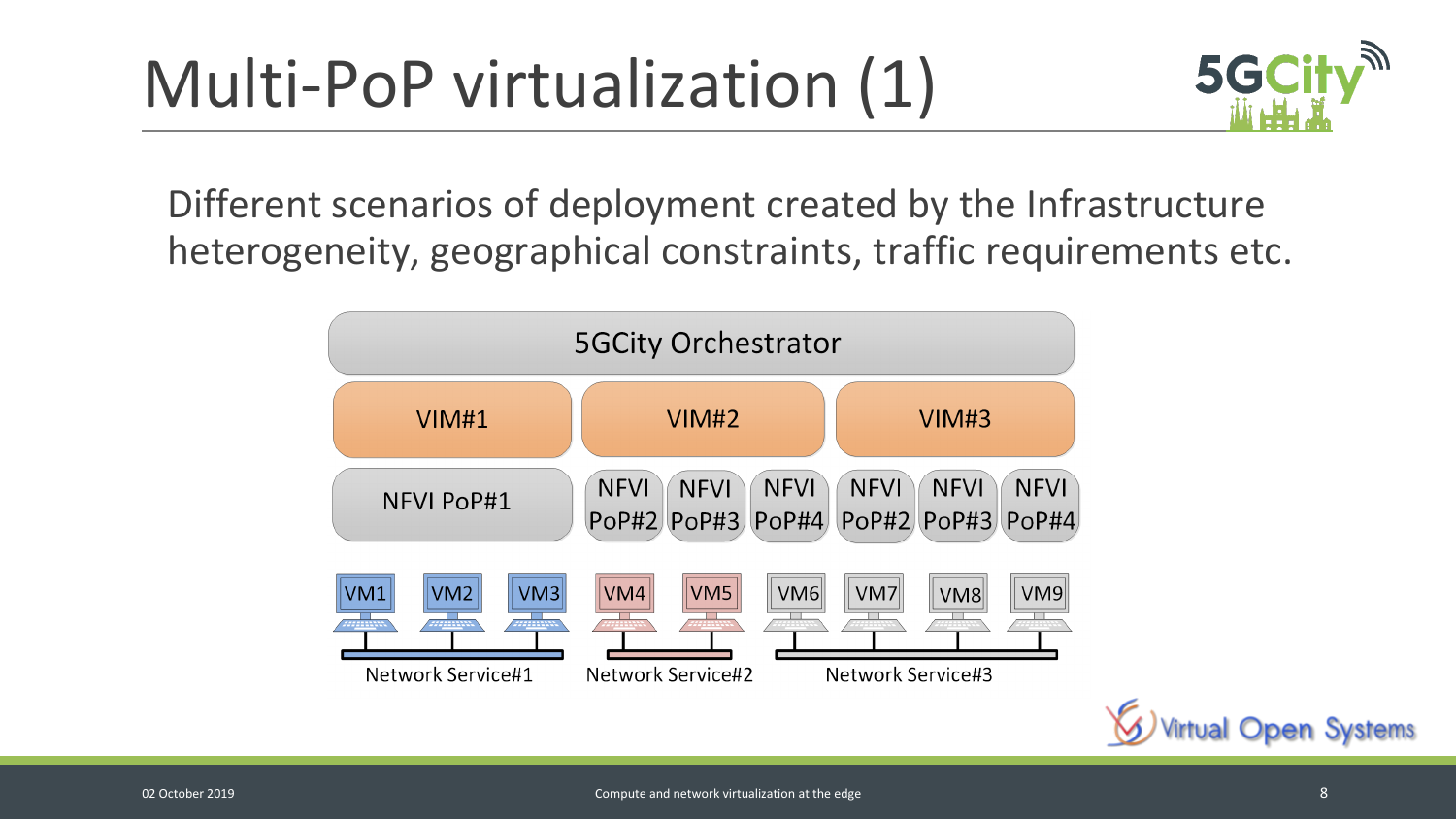Multi-PoP virtualization (2)



- 1) Single domain OpenStack deployment with single controller node collocated with the compute nodes – **Lab deployments and early stages of demos**
- 2) Single domain Open-Stack deployment with single controller Node and compute nodes at data center and at edge level – **Layer 3 (L3) Traffic routing**
- 3) Multi-domain OpenStack deployment **Layer 2 (L2) cross-domain networking automation**

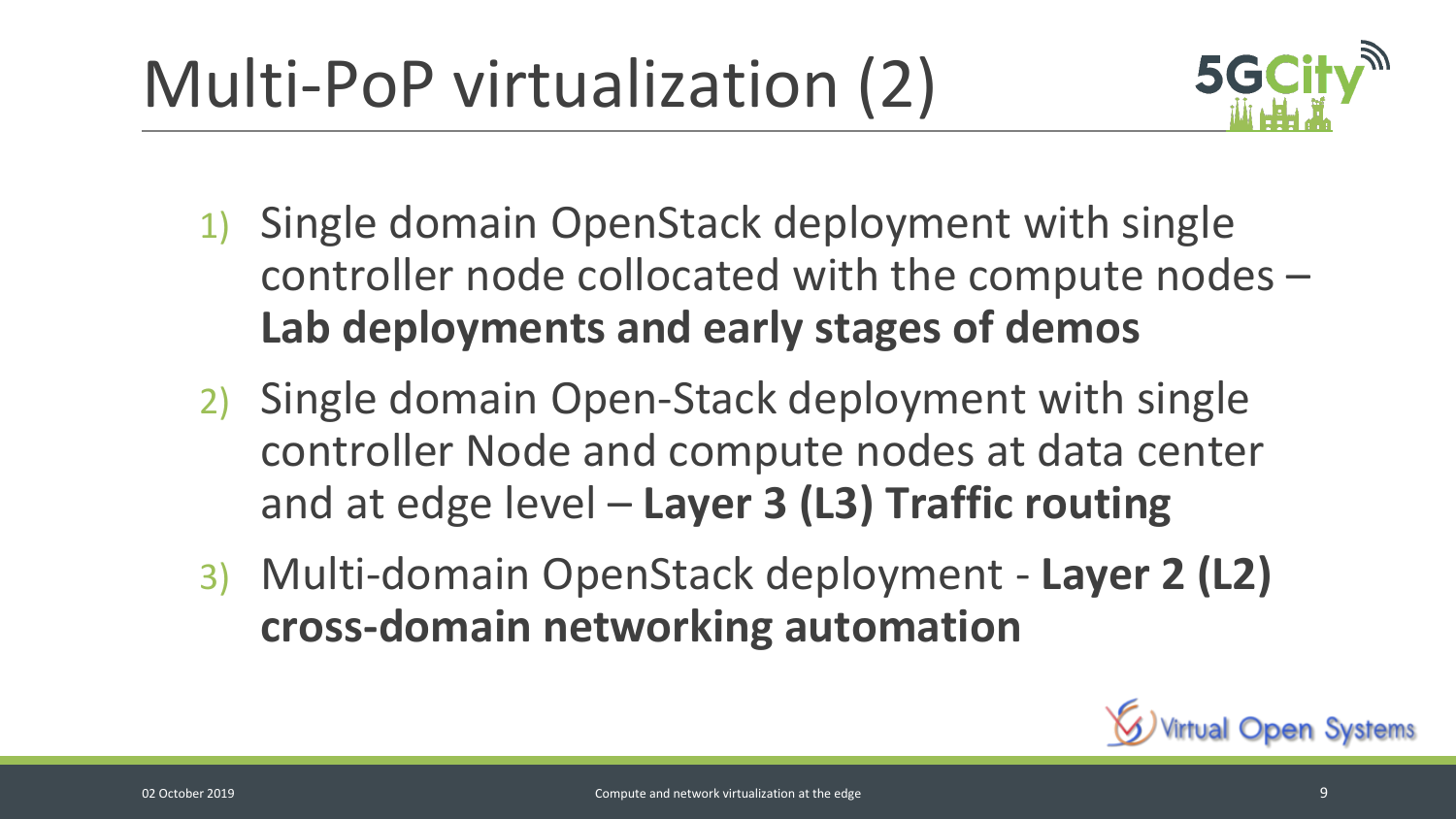#### 5GCity<sup>30</sup> 5GCity EdgeVIM and EdgeNFVI (1)

- ⮚ **Security Hardening** of the 5GCity Virtualized Infrastructure
	- ⮚ Authenticated devices, geo/asset tagging and secure storage
- ⮚ Challenges in smart cities environments:
	- $\triangleright$  Distributed architecture
	- $\triangleright$  Privacy issues related to the sensitive data used (cameras, mobility services, health, etc)

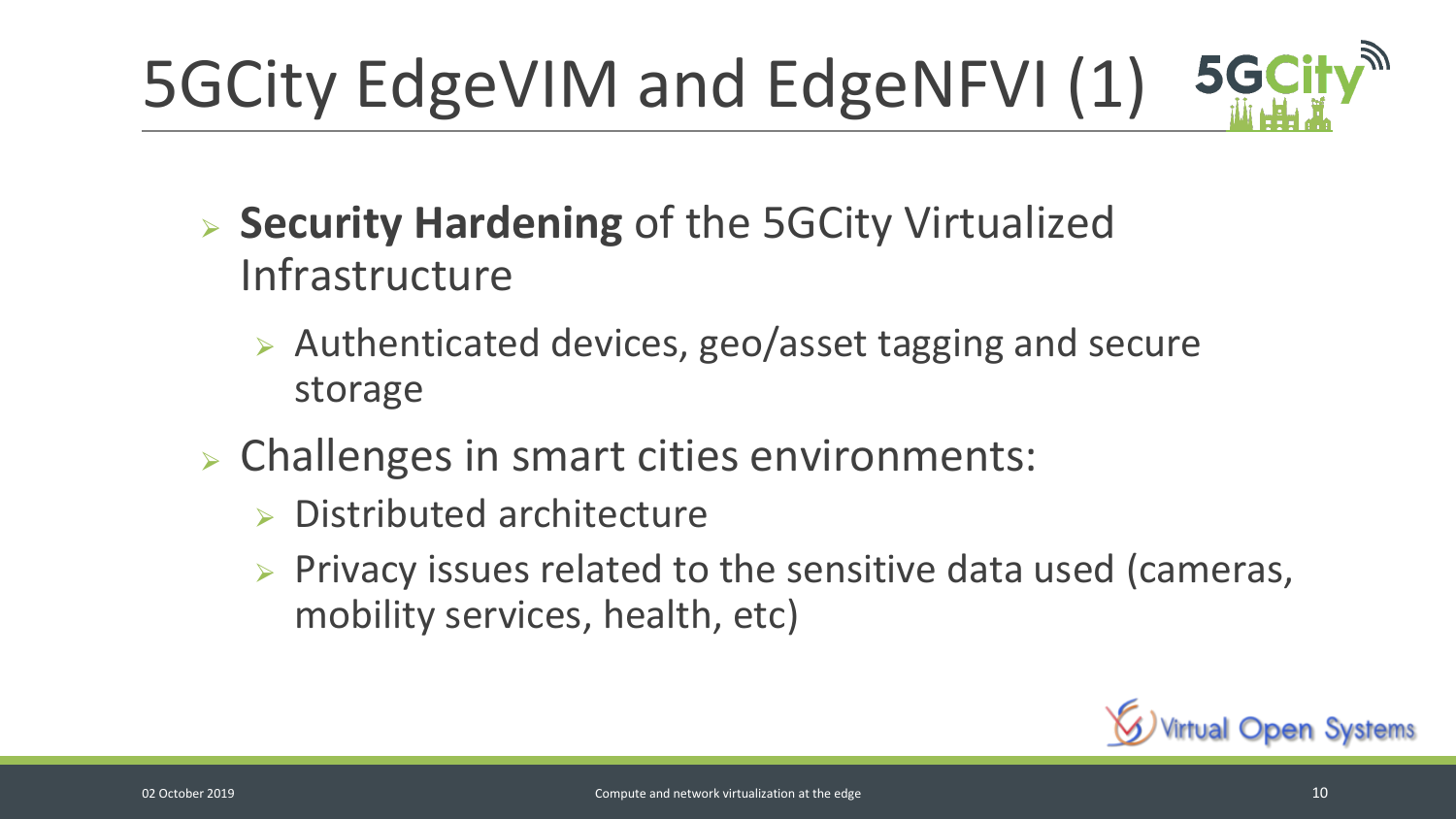#### 5GCity<sup>30</sup> 5GCity EdgeVIM and EdgeNFVI (2)

- **EdgeVIM** based on OpenStack with added attestation capabilities
- ➢ **EdgeNFVI** isolation at the hardware level by leveraging VOSYSmonitor and ARM **TrustZone**
- ➢ **Security Services**: running inside a Trusted Execution Environment



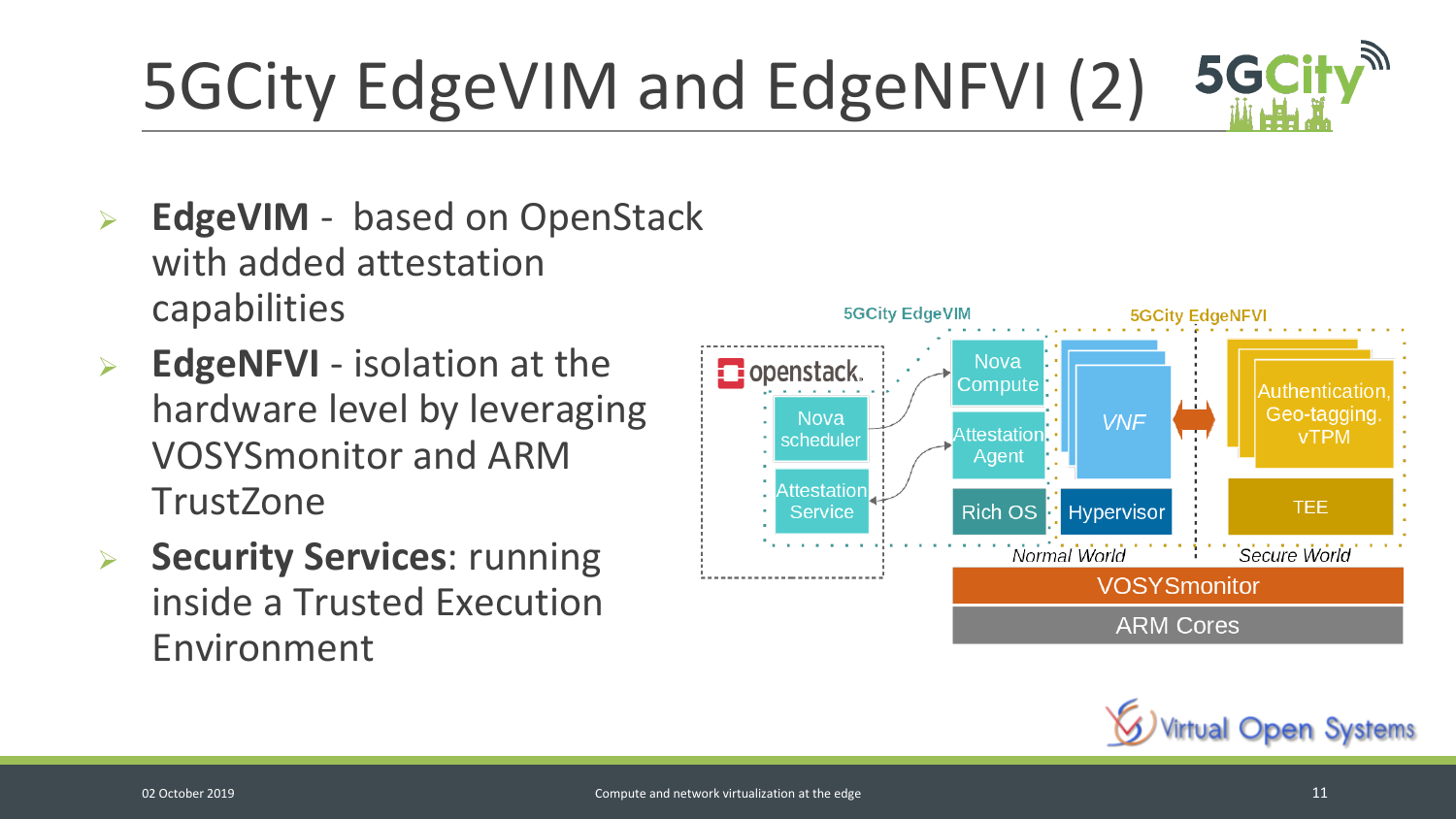5GCity RAN Virtualization (1)



- ⮚ **Why?** RAN elements need to be virtualized to allow the instantiation of multiple virtual networks over a single, shared physical infrastructure
- ⮚ **How?** Sharing a physical wireless interface among a set of tenants or services and defining a configuration and management plane between the physical devices and the 5GCity platform

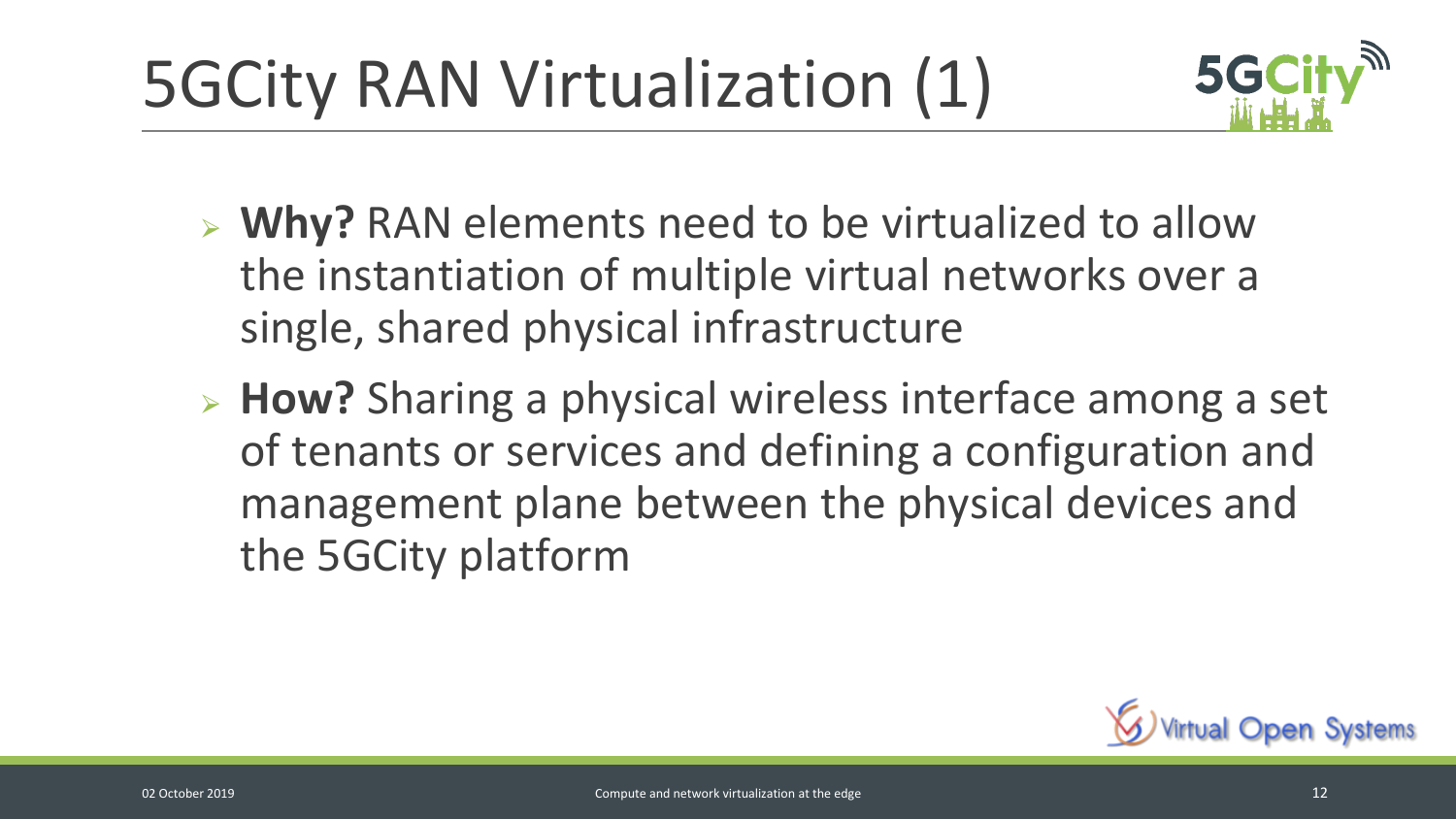### 5GCity RAN Virtualization (2)



**Infrastructure abstraction** enables the support of different RAN controllers by 5GCity platform and the integration of the underlying RAN technologies.